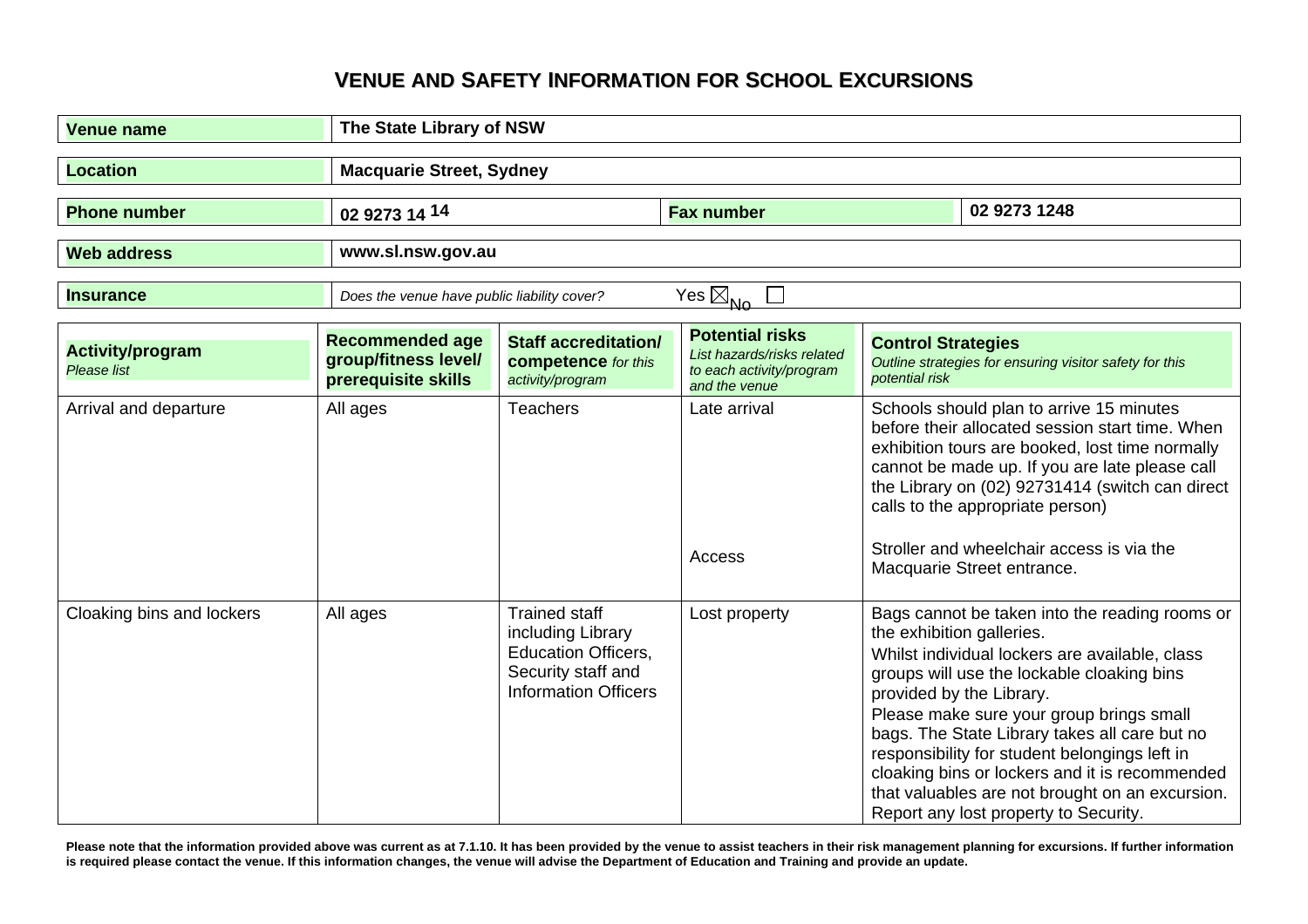| Student behaviour during visits                                            | All ages   | Teachers,<br>accompanying adults<br>and trained Library<br>education staff | Injuries cause by<br>trips and falls, safety<br>barriers, electrical<br>equipment, touching<br>sharp or heavy<br>objects | Before the visit, teachers must go through the<br>Guidelines for School Visits to the State Library<br>of NSW with the students and accompanying<br>adults. Please ensure that each teacher and<br>accompanying adult has a copy of the<br>Guidelines.<br>Students should be reminded:<br>- to be considerate of others<br>- not to run<br>- to use handrails when going up and down<br>stairs<br>- not to use the lifts (they should be used for<br>disabled access only)<br>-to keep noise to a minimum<br>-not to eat and drink in the Library<br>On arrival your group will be briefed about the<br>exhibition galleries. |
|----------------------------------------------------------------------------|------------|----------------------------------------------------------------------------|--------------------------------------------------------------------------------------------------------------------------|-------------------------------------------------------------------------------------------------------------------------------------------------------------------------------------------------------------------------------------------------------------------------------------------------------------------------------------------------------------------------------------------------------------------------------------------------------------------------------------------------------------------------------------------------------------------------------------------------------------------------------|
|                                                                            |            |                                                                            | Lost students                                                                                                            | Teachers should actively supervise students at<br>all times and take regular head counts.                                                                                                                                                                                                                                                                                                                                                                                                                                                                                                                                     |
|                                                                            |            |                                                                            |                                                                                                                          | Teachers are encouraged to visit the Library<br>prior to the school visit to familiarise<br>themselves with the venue.                                                                                                                                                                                                                                                                                                                                                                                                                                                                                                        |
| Self guided tours and Educator<br>led tours of the exhibition<br>galleries | Years K-12 | Teachers and trained<br>Library education<br>staff                         | Slips/trips/falls                                                                                                        | Students must observe the instructions of the<br>Library staff member while undertaking<br>activities in any of the Library facilities.                                                                                                                                                                                                                                                                                                                                                                                                                                                                                       |
|                                                                            |            |                                                                            | Injuries caused by<br>inappropriate use of<br>equipment                                                                  | Should any safety concern be identified in<br>relation to the activity the teacher will be<br>advised of these at the time of booking.                                                                                                                                                                                                                                                                                                                                                                                                                                                                                        |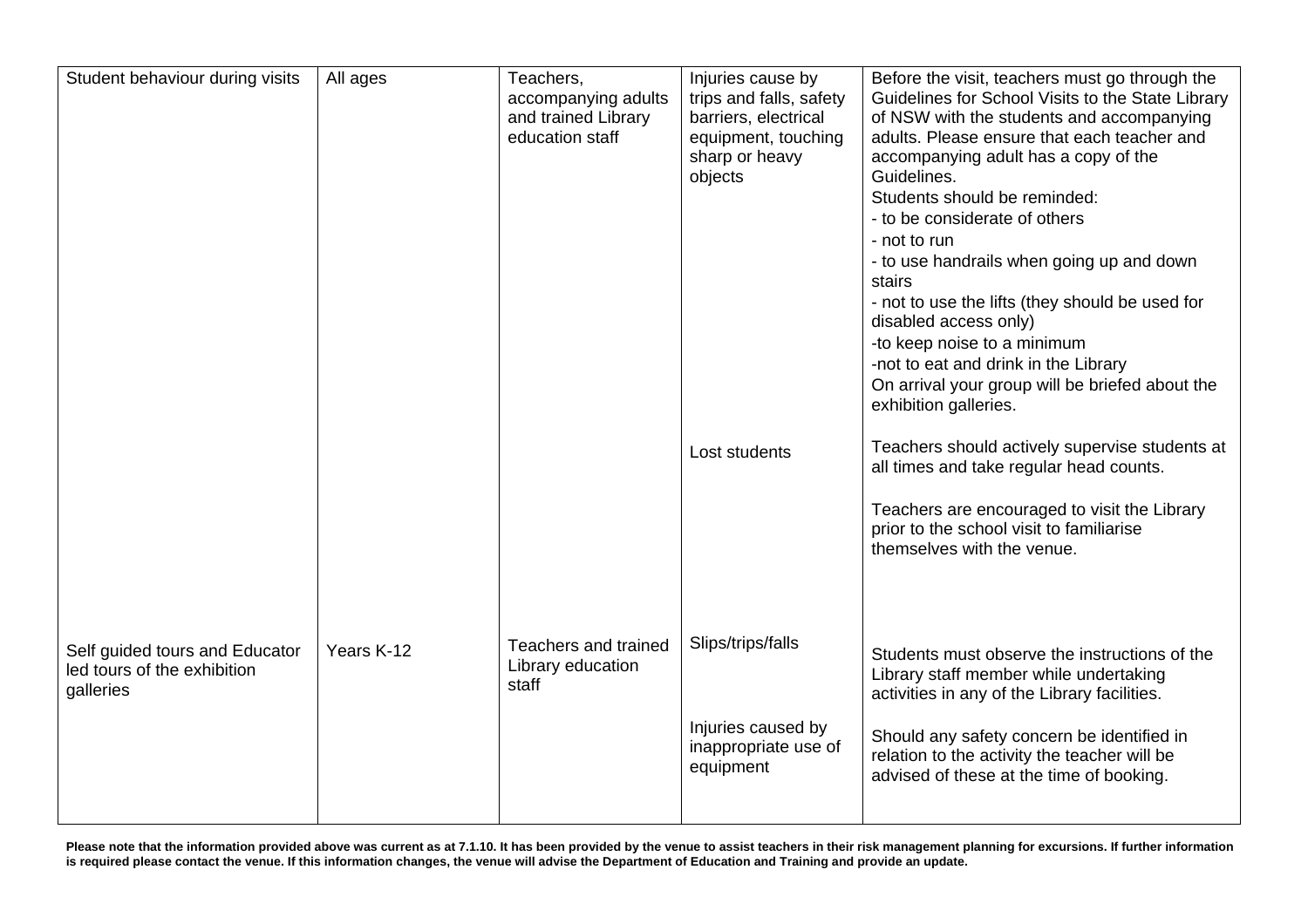| Reading room tours and<br>education programs | Upper secondary<br>students | Teachers and<br>accompanying<br>supervising adults | Slips/trips/falls                                       | Students must observe the instructions of the<br>Library staff member while undertaking<br>activities in any of the Library facilities.                                                                                            |
|----------------------------------------------|-----------------------------|----------------------------------------------------|---------------------------------------------------------|------------------------------------------------------------------------------------------------------------------------------------------------------------------------------------------------------------------------------------|
|                                              |                             |                                                    | Injuries caused by<br>inappropriate use of<br>equipment | Teachers should actively supervise students at<br>all times and take regular headcounts.<br>Should any safety concern be identified in<br>relation to the activity the teacher will be<br>advised of these at the time of booking. |
| Lunch and break facilities                   | All ages                    | Teachers and<br>accompanying<br>supervising adults | Road accidents                                          | It is recommended that food breaks be taken in<br>The Domain. Supervision of students crossing<br>Hospital Road into the Domain is essential<br>owing to the traffic using this road.                                              |
|                                              |                             |                                                    | Trips and falls                                         | Students should avoid running down the stairs<br>towards Hospital Road as surfaces may be<br>uneven or wet.                                                                                                                        |
|                                              |                             |                                                    | Wet weather                                             | Alternative arrangements will be advised<br>should the weather be inclement.                                                                                                                                                       |

| <b>Equipment</b><br>List any equipment, including personal protective equipment, to be provided for use during the activities/programs. |           |                                                                                                                                          |  |
|-----------------------------------------------------------------------------------------------------------------------------------------|-----------|------------------------------------------------------------------------------------------------------------------------------------------|--|
|                                                                                                                                         |           |                                                                                                                                          |  |
|                                                                                                                                         |           |                                                                                                                                          |  |
|                                                                                                                                         |           |                                                                                                                                          |  |
|                                                                                                                                         |           | Is all equipment at the venue maintained in accordance with the OHS Regulation and<br>Yes $\boxtimes_{\sf No}$<br>appropriate standards? |  |
| <b>Other requirements</b><br>Where relevant, list other requirements such                                                               | <b>NA</b> |                                                                                                                                          |  |